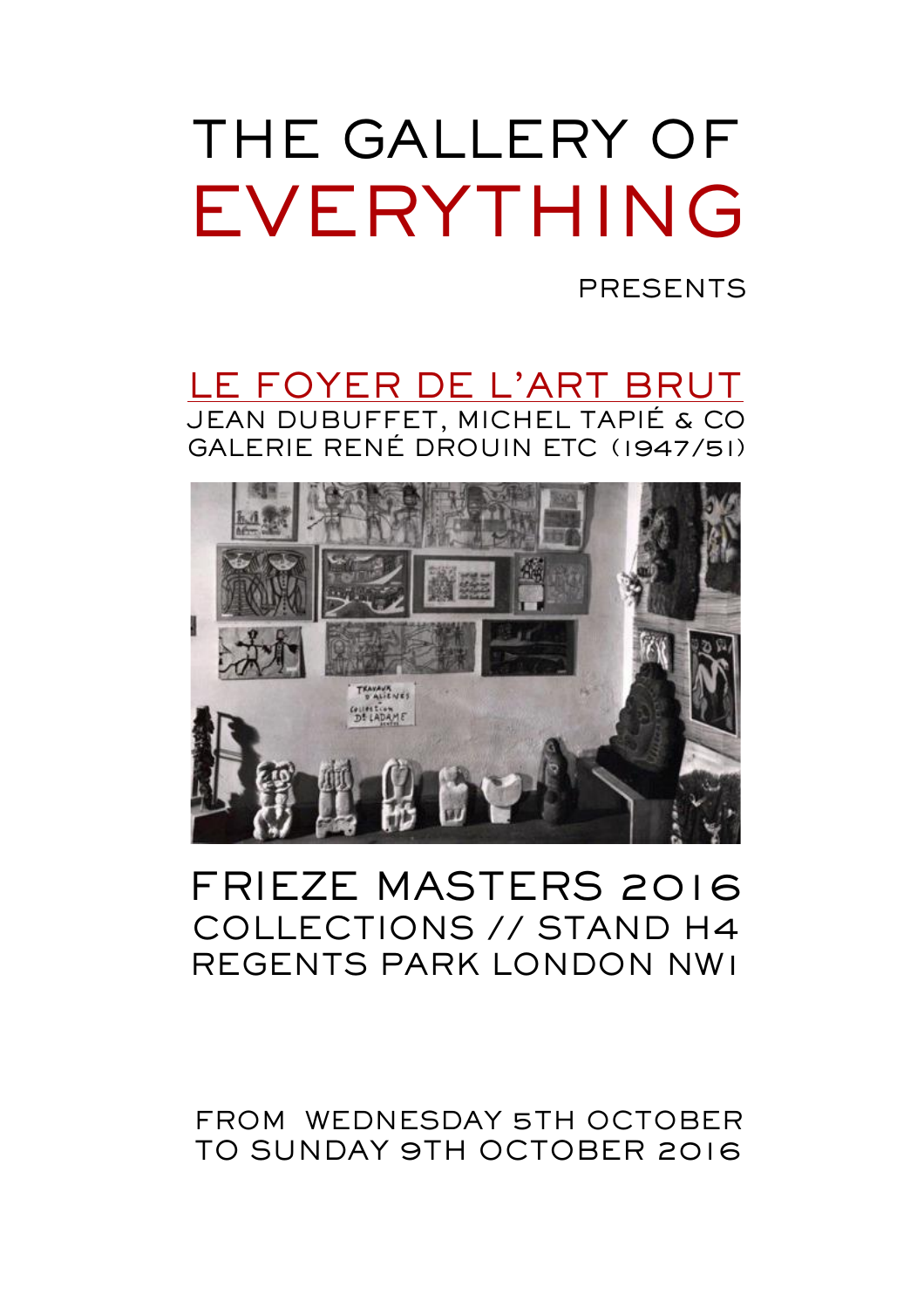#### AT FRIEZE MASTERS 5TH TO 9TH OCTOBER 2016 REGENTS PARK, LONDON NW1

Art exists where we least expect it, where we think not to find it, where we speak not its name. Art is passionately devoted to the preservation of its own anonymity. Jean Dubuffet, artist

This year The Gallery of Everything returns to Frieze Masters as part of Sir Norman Rosenthal's Collections section of the fair. It has chosen for its subject Jean Dubuffet's groundbreaking 1947 le Foyer de l'Art Brut - the experimental Parisian salon organised by the artist with his gallerist, René Drouin, and art critic, Michel Tapié.

Le Foyer de l'Art Brut made public for the very first time the untrained images and image-makers who would fascinate Dubuffet for the rest of his life. For it was this series of installations which set him on a professional journey to write a new art history, populated only by the authentic, the spontaneous and the anti-cultural.

Although Dubuffet found l'Art Brut in hospitals, villages and on the street, his anti-art discoveries had a significant cultural impact. Visitors to le Foyer included Joan Miró, Hans Hartung, André Lhote, Isamu Noguchi, Jean Cocteau, Tristan Tzara, Henri Michaux, Victor Brauner, André Malraux, Jean Fautrier and André Breton.

The booth at Frieze Masters explores this first nine-month sojourn in the basement of Galerie René Drouin. The installation will be further contextualised with period publications, guest books from Galerie René Drouin (1947 + 1949) and Gallimard (1948), alongside contemporaneous works by Jean Dubuffet and his associates.

Artists featured in le Foyer de l'Art Brut at Frieze Masters 2016 include draughtsman Gaston Chaissac, portraitist Aloïse Corbaz, pointillist Fleury-Joseph Crépin, autodidact Miguel Hernández, pre-historian Juva (Prince Antonin Juritzky), satirist Pascal-Désir Maisonneuve and visionary Louis Soutter - as well as the infamous Swiss outsider Adolf Wölfli and several rare and anonymous sculptures known only as Les Barbus Müller. A selection of these objects and artworks come from private collections and are to be offered for sale for the first time.

The Gallery of Everything would like to thank la Collection de l'Art Brut in Lausanne for their assistance with this historic project. Director Sarah Lombardi and former director Michel Thévoz will be present for a discussion on the legacy of le Foyer de l'Art Brut and its impact on Dubuffet, his circle of artists and art history.



### **FOYER** D'ART BRUT

A dater du 15 novembre 1947, une des salles du sous-sol de la GALERIE RENÉ DROUIN, 17. Place Vendôme. PARIS (Tél.: Opéra 94-00), sera affectée aux enquêtes sur l'Art Brut. Une permanence y fonctionnera, tenue par M. Michel Tapié, et ouverte à tous visiteurs. On trouvera là de quoi s'informer. On y pourra examiner des peintures, statuettes, dessins, objets et ouvrages divers. Des expositions raisonnées y seront faites périodiquement.





Each of the selected presentations is a kernel of an idea that could easily develop into significant exhibitions at any of the worlds' great museums.

Sir Norman Rosenthal, curator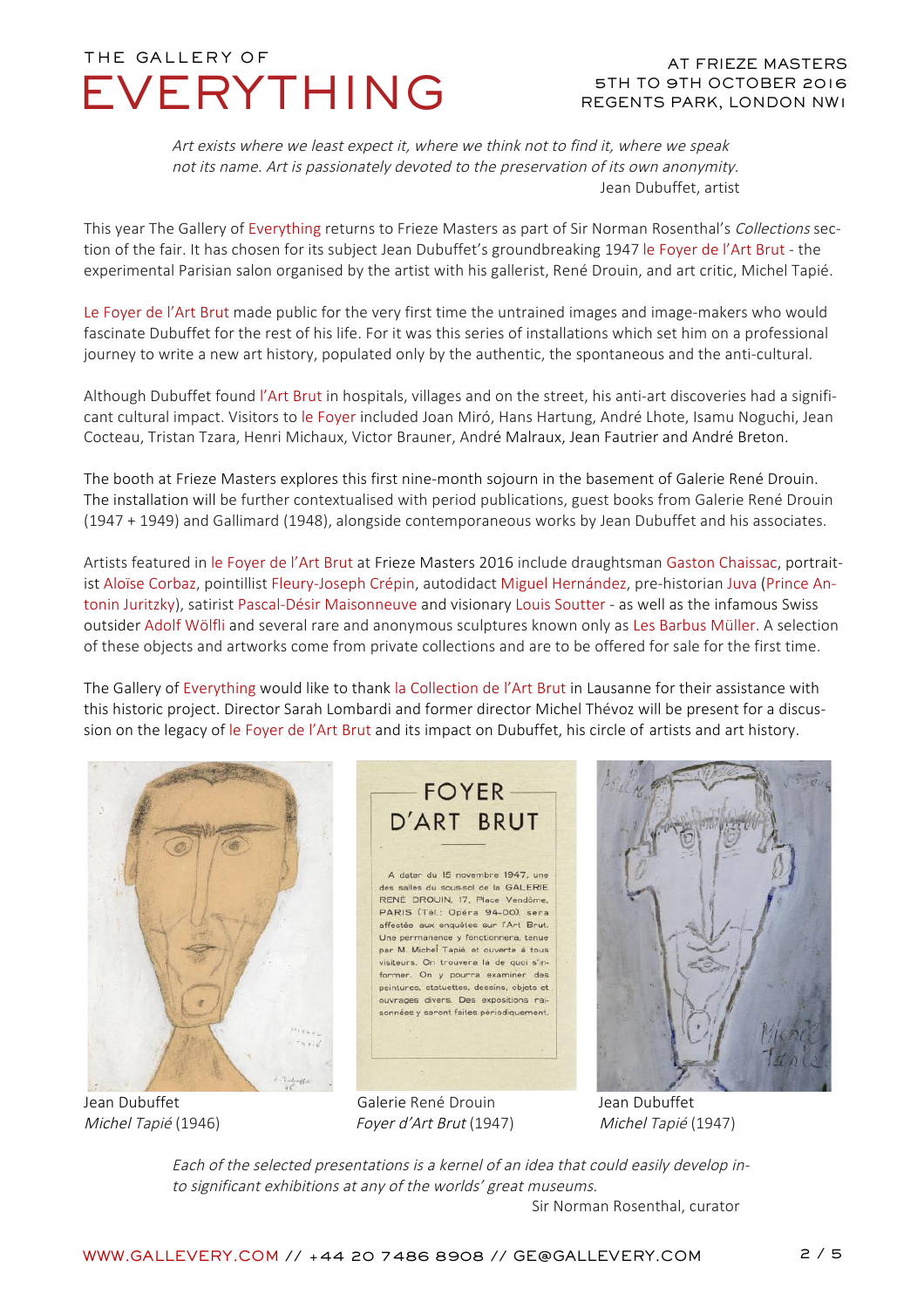#### SELECTED ARTISTS

#### Les Barbus Müller (dates unknown, France)

Named after the eponymous Swiss collector Josef Müller, Les Barbus Müller refer to a group of volcanic stone carvings owned by Jean Dubuffet, André Breton and Tristan Tzara. These anonymous bearded figures inaugurated le Foyer de l'Art Brut and were considered to be among its most important finds. It is generally considered that there were several authors of these neo-pagan works which likely had some original ritual use.

#### Gaston Chaissac (1910-1964, France)

Chaissac was a farmer, handyman and artist who spent much of his life in rural France. His writing attracted the attention of Jean Paulhan and Raymond Queneau and he went on to produce a substantial body of visual material, including drawings, paintings and sculptures. Chaissac saw himself as a modern folk artist and this led to a gradual rift with Dubuffet, who considered the work too informed simply to be defined as Art Brut.

#### Aloïse Corbaz (1886-1964, Switzerland)

The sensual drawings, paintings and murals of the ubiquitous Corbaz were brought to Jean Dubuffet's attention by Jacqueline Porret-Forel, a young doctor at a Swiss psychiatric clinic. The oeuvre speaks of a mysterious and seemingly autobiographical love-affair, often in the form of books or folded sheets, and features unusual materials such as petals and packaging, delicately sewn into the artwork to create a unique form of collage.

#### Fleury-Joseph Crépin (1875-1948, France)

Discovered by André Breton, Crépin was a 63-year-old Spiritualist who, like his mentor Victor Simon, had initiated an art practice for the purposes of divine healing. This former plumber claimed that his gridded pointillist architectures were guided by heavenly forces and would collectively foster world peace. They achieved their goal when the war ended in 1945. Their maker died three years later, having produced over 350 paintings.

#### Joaquim Vicens Gironella (1911–1997, Spain)

Catalonian-born Gironella grew up in a family of cork-makers and spent much of his adult life engaged in the profession. After serving in the Spanish Civil War, he began to carve increasingly complex reliefs from the material, drawing his ideas from literature, myth and religion. Gironella believed that the organic shape of cork should decide his imagery, an approach which had a profound influence on Dubuffet's own figurative oeuvre.

#### Miguel Hernández (1893-1957, Spain)

The swirling dreamscapes of this elusive painter were first discovered in a Parisian gallery by art critic Michel Tapié. Hernández was a peasant-born anarchist from Spain, whose formative years in Brazil had helped fashion his radical socialist stance. After a lifetime of frontline activism, Hernández retired to Paris and dedicated himself to painting the memories of his youth and the beloved wife he had lost during their wartime struggles.

#### Juva (Prince Antonin Juritzky) (1887-1961, France)

Juva was the nom de plume of a lapsed nobleman and academic, who was also an obsessive collector of curiously-shaped flint stones. The artist presented them as evidence of anthropomorphic pre-cultural making and designed each wooden stand to reveal their meaning via a specific orientation. Although Juva did not truly fit the archetype of an uncultured artist of l'Art Brut, he remained one of the rarest and highly prized discoveries.

#### Adolf Wölfli (1864-1930, Switzerland)

The prolific and narcissistic Wölfli is often considered the patron saint of l'Art Brut. Jean Dubuffet discovered his work on an investigative trip to Switzerland, where he met with Dr Walter Morgenthaler, the pioneering physician who published a monograph on his patient-artist. Wölfli's semi-autobiographical output was fêted by the Surrealists for its dense indecipherable prose, complex musical annotation and ethnological influences.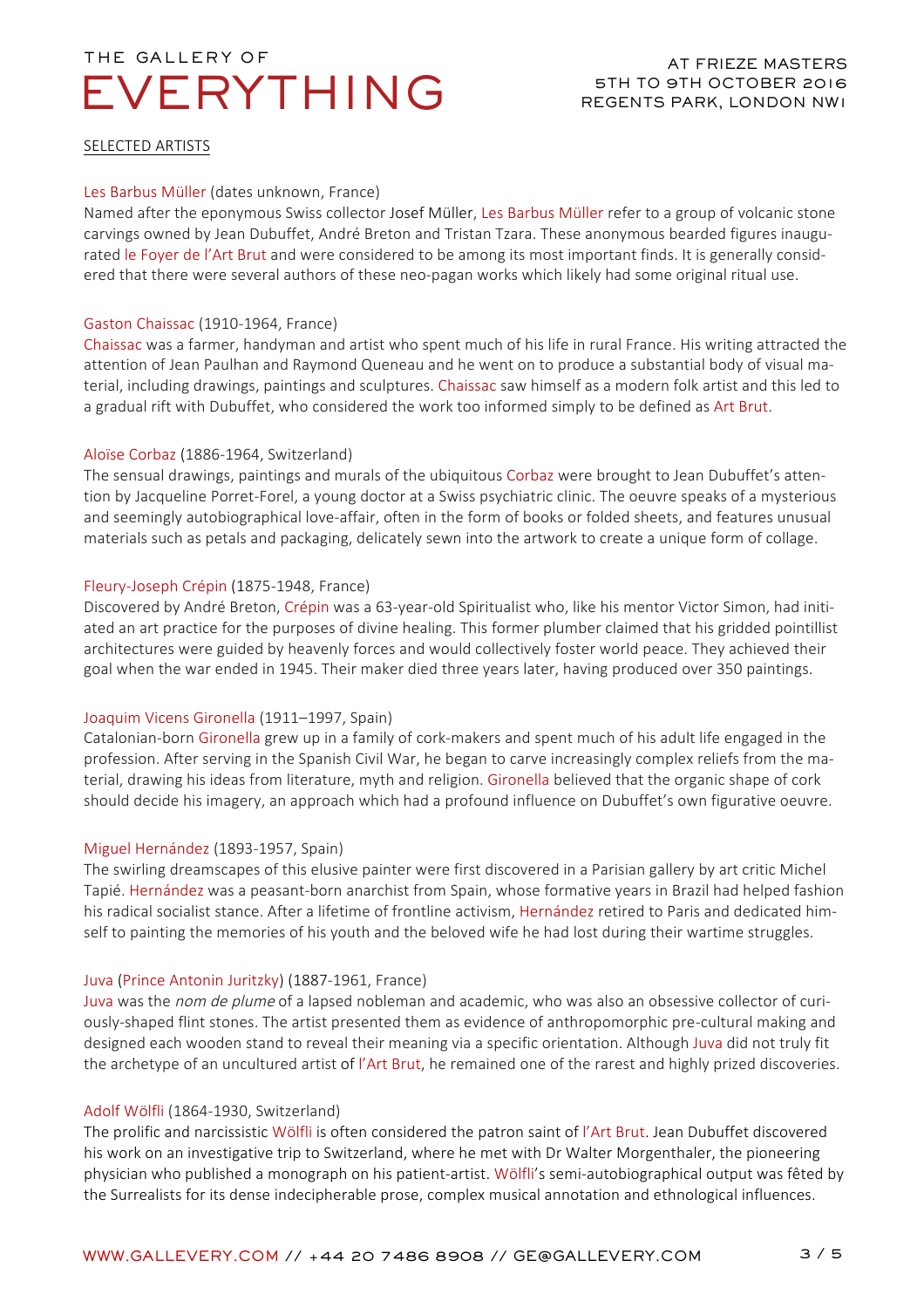#### AT FRIEZE MASTERS 5TH TO 9TH OCTOBER 2016 REGENTS PARK, LONDON NW1

SELECTED ARTWORKS











Gaston Chaissac **Le Foyer de l'Art Brut** Caston Chaissac Chaissac Contract Le Foyer de l'Art Brut Contract Chaise Joaquim Vicens Gironella



Fleury-Joseph Crépin Miguel Hernández